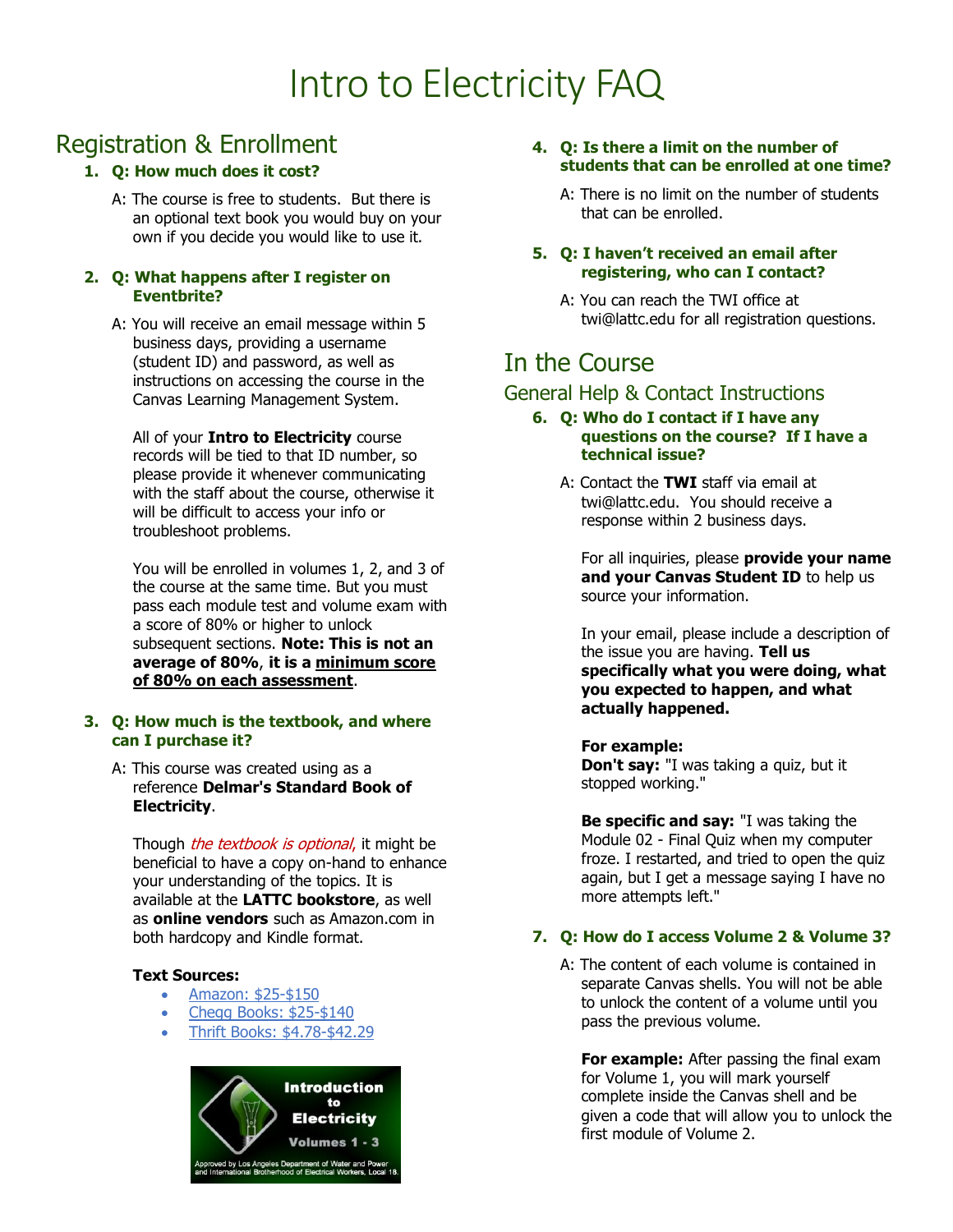# Intro to Electricity FAQ

#### **8. Q: Is there tutoring available?**

A: Tutoring will be available. See the online course information page for available days and hours.

### **Timelines**

- **9. Q: How long can I take to complete the course?**
	- A: The course (Volume 1 -3) should take approximately 18 – 24 weeks. However, accommodations can be made if more time is needed.

#### **10. Q: How long do I have to complete each volume?**

A: Each volume should take ideally approximately 6-8 weeks to complete. Milestones are in place to provide support along the way. Accommodations can be made if more time is needed to successfully complete each volume.

### Testing

#### **11. Q: How many times can I retake the exam for each Module?**

A: Each exam allows 3 tries to pass. However, you can reach out to the TWI office to get an additional try. Email the TWI staff at [twi@lattc.edu.](mailto:twi@lattc.edu)

There are also short "Knowledge Check" quizzes you can take as many times as you like.

Passing criteria for each exam is 80%.

#### **12. Q: What's considered a passing score?**

A: You must obtain an 80% or higher on the module and volume exams to pass.

#### After the Course

#### **Certificates**

#### **13. Q: When completed, do I receive a certificate?**

A: Paper or digital certificate? Each student will be emailed a certificate in a PDF format after successfully completing all three volumes. The student can print the certificate if needed.

#### **14. Q: How long after completing the course will I receive a certificate?**

A: You should expect your certificate to be emailed to you in a PDF format within 5 business days of completing the course (all three volumes).

#### **15. Q: How will City Personnel verify my completion of the course?**

A: Students will receive a Certificate of Completion and LADWP and other agencies will be provided access to the completion database for verification.

## Job Opportunities

#### **16. Q: Does passing this course guarantee a job with the City of Los Angeles?**

A: No. Receiving a certificate of completion from this course may fulfill some or all of the prerequisite requirements for applying for specific jobs with the City of Los Angeles.

#### **Direct Link:** [Positions](https://www.governmentjobs.com/careers/lacity/classspecs?keywords=Hayden) **Navigate:**

- 1. Visit: <https://per.lacity.org/>
- 2. Click the **City Jobs Box.**
- 3. Scroll & click **Exam Notification/Past Bulletins**
- 4. In the search bar, type **Hayden**.

For more information on a career with LADWP:

- **Direct Link:** [LADWPCareers](https://www.ladwp.com/ladwp/faces/ladwp/aboutus/a-careers;jsessionid=ptDhvfqcyy62fHqTkLnNtkqpVVnFmsRJtW6CRpDJjxbPzFWrfGh6!400587824?_afrLoop=191296117656083&_afrWindowMode=0&_afrWindowId=null#%40%3F_afrWindowId%3Dnull%26_afrLoop%3D191296117656083%26_afrWindowMode%3D0%26_adf.ctrl-state%3D1dtzqimbao_4)
- **Navigate:** Visit http://www.ladwp.com, & then at the bottom of the page, click **Careers**.

Please note that the City of Los Angeles Personnel Department may at times limit the number of applicants to be examined according to hiring department vacancies and number of applications received.

#### **17. Q: Does passing this course provide opportunities with other cities or utilities?**

A: Students should confirm with each potential employer whether the course meets their requirements. The certificate indicates that the course is a "Hayden equivalent", which should be mentioned during the inquiry.